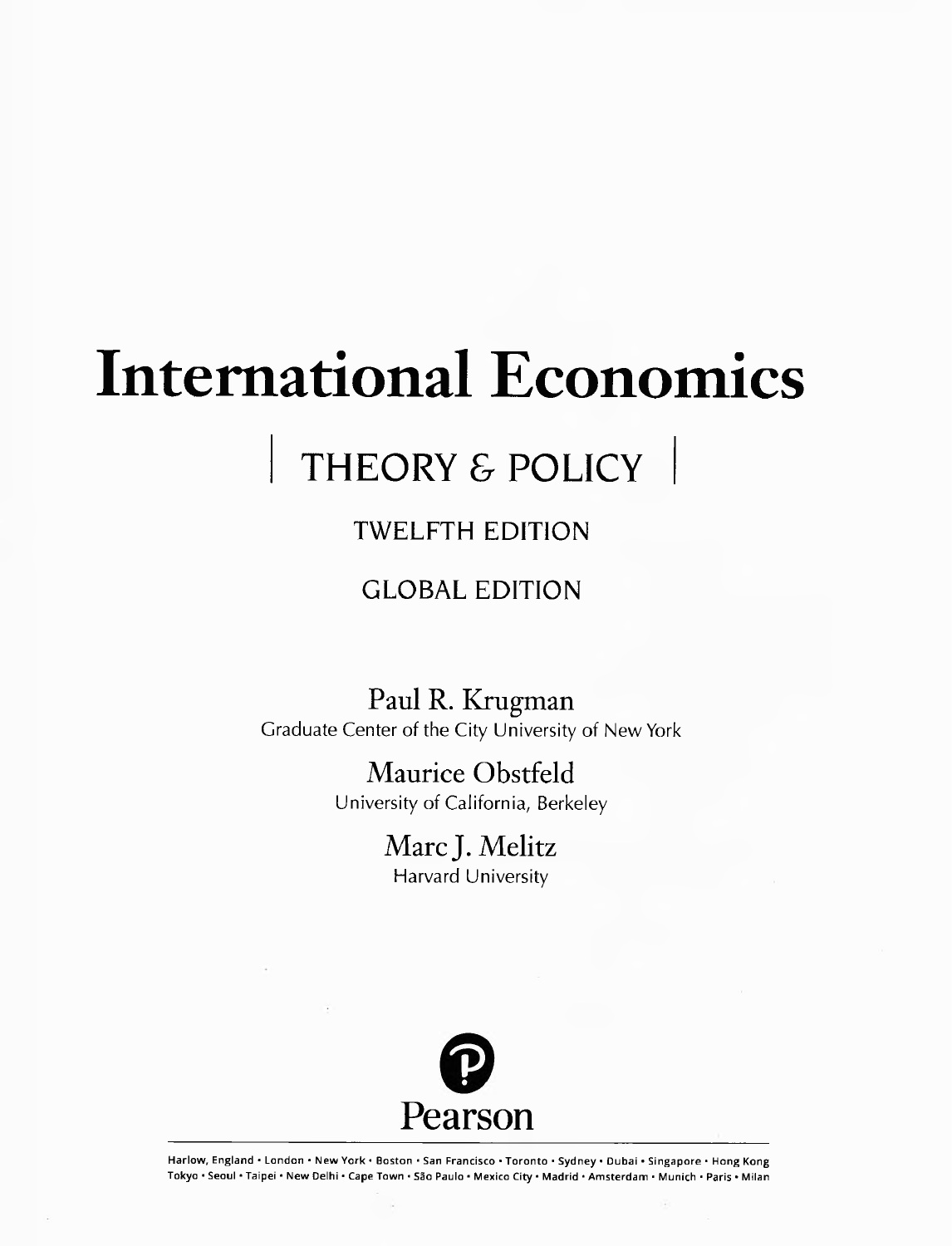

## Contents

| <b>Introduction</b> | 27 |
|---------------------|----|
|                     |    |
|                     |    |
|                     |    |
|                     |    |
|                     |    |
|                     |    |
|                     |    |
|                     |    |
|                     |    |

#### PART<sub>1</sub> **International Trade Theory**

| $\mathbf{2}$ | <b>World Trade: An Overview</b>                                   | 36 |
|--------------|-------------------------------------------------------------------|----|
|              |                                                                   |    |
|              |                                                                   |    |
|              |                                                                   |    |
|              |                                                                   |    |
|              |                                                                   |    |
|              |                                                                   |    |
|              |                                                                   |    |
|              |                                                                   |    |
|              |                                                                   |    |
|              |                                                                   |    |
| 3            | Labor Productivity and Comparative Advantage: The Ricardian Model | 50 |
|              |                                                                   |    |
|              |                                                                   |    |
|              |                                                                   |    |
|              |                                                                   |    |
|              |                                                                   |    |
|              |                                                                   |    |
|              |                                                                   |    |
|              |                                                                   |    |
|              |                                                                   |    |
|              |                                                                   |    |
|              |                                                                   |    |
|              |                                                                   |    |
|              |                                                                   |    |
|              |                                                                   |    |
|              |                                                                   |    |
|              |                                                                   |    |
|              |                                                                   |    |
|              |                                                                   |    |
|              |                                                                   |    |

36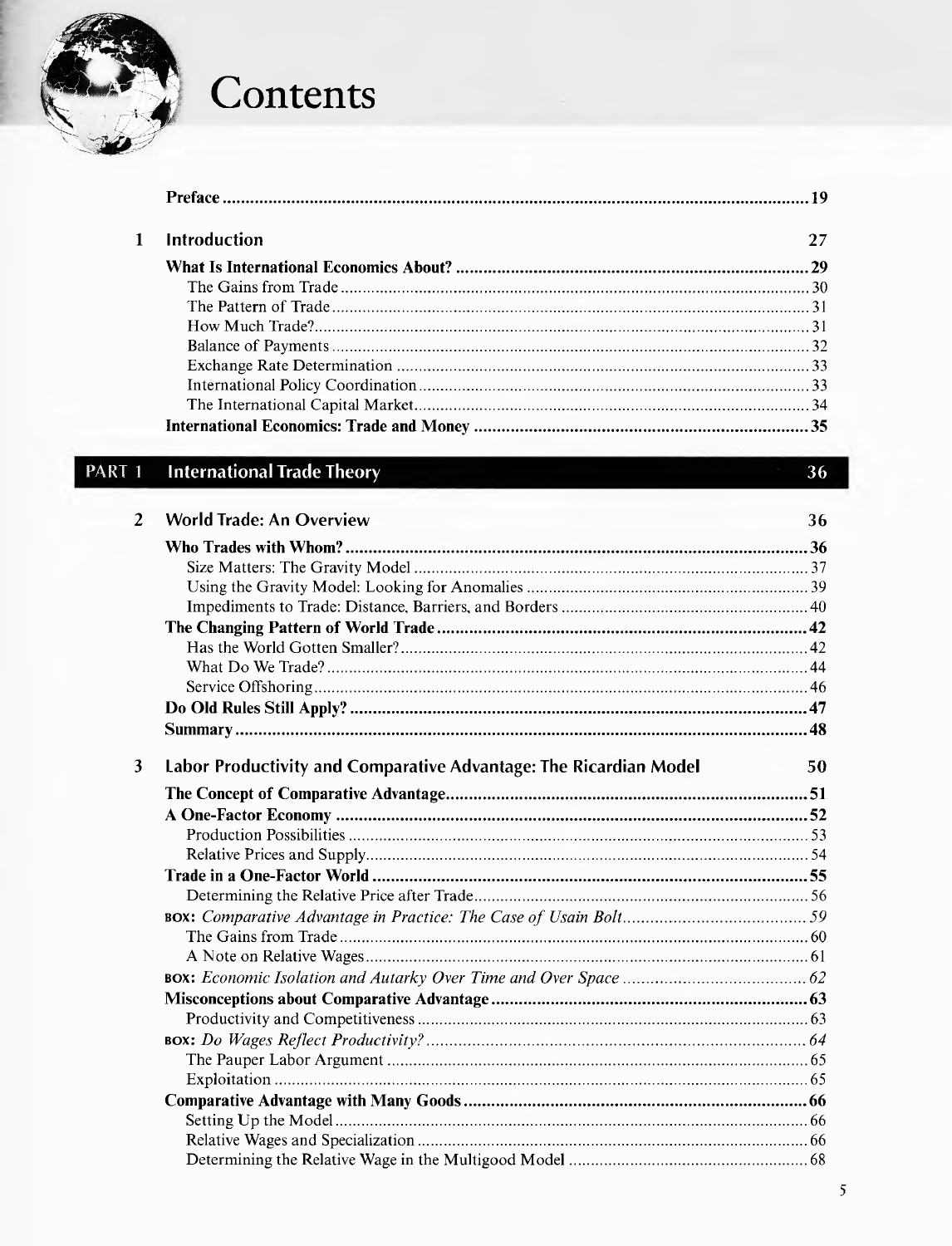| <b>Specific Factors and Income Distribution</b>                                   | 77  |
|-----------------------------------------------------------------------------------|-----|
|                                                                                   |     |
|                                                                                   |     |
|                                                                                   |     |
|                                                                                   |     |
|                                                                                   |     |
|                                                                                   |     |
|                                                                                   |     |
|                                                                                   |     |
|                                                                                   |     |
|                                                                                   |     |
|                                                                                   |     |
| CASE STUDY: U.S. Manufacturing Employment and Chinese Import Competition 96       |     |
|                                                                                   |     |
|                                                                                   |     |
| CASE STUDY: Wage and Social Benefits Convergence: Migrant Mobility in China 101   |     |
|                                                                                   |     |
|                                                                                   |     |
|                                                                                   |     |
|                                                                                   |     |
|                                                                                   |     |
|                                                                                   |     |
| Resources and Trade: The Heckscher-Ohlin Model                                    | 113 |
|                                                                                   |     |
|                                                                                   |     |
|                                                                                   |     |
|                                                                                   |     |
|                                                                                   |     |
|                                                                                   |     |
|                                                                                   |     |
|                                                                                   |     |
|                                                                                   |     |
|                                                                                   |     |
| BOX: The Declining Labor Share of Income and Capital-Skill Complementarity  132   |     |
|                                                                                   |     |
|                                                                                   |     |
| Trade in Goods as a Substitute for Trade in Factors: Factor Content of Trade  135 |     |
|                                                                                   |     |
|                                                                                   |     |
|                                                                                   |     |
| APPENDIX TO CHAPTER 5: Factor Prices, Goods Prices, and Production Decisions  145 |     |
|                                                                                   |     |
|                                                                                   |     |
|                                                                                   |     |
| The Standard Trade Model                                                          | 149 |
|                                                                                   |     |
|                                                                                   |     |
|                                                                                   |     |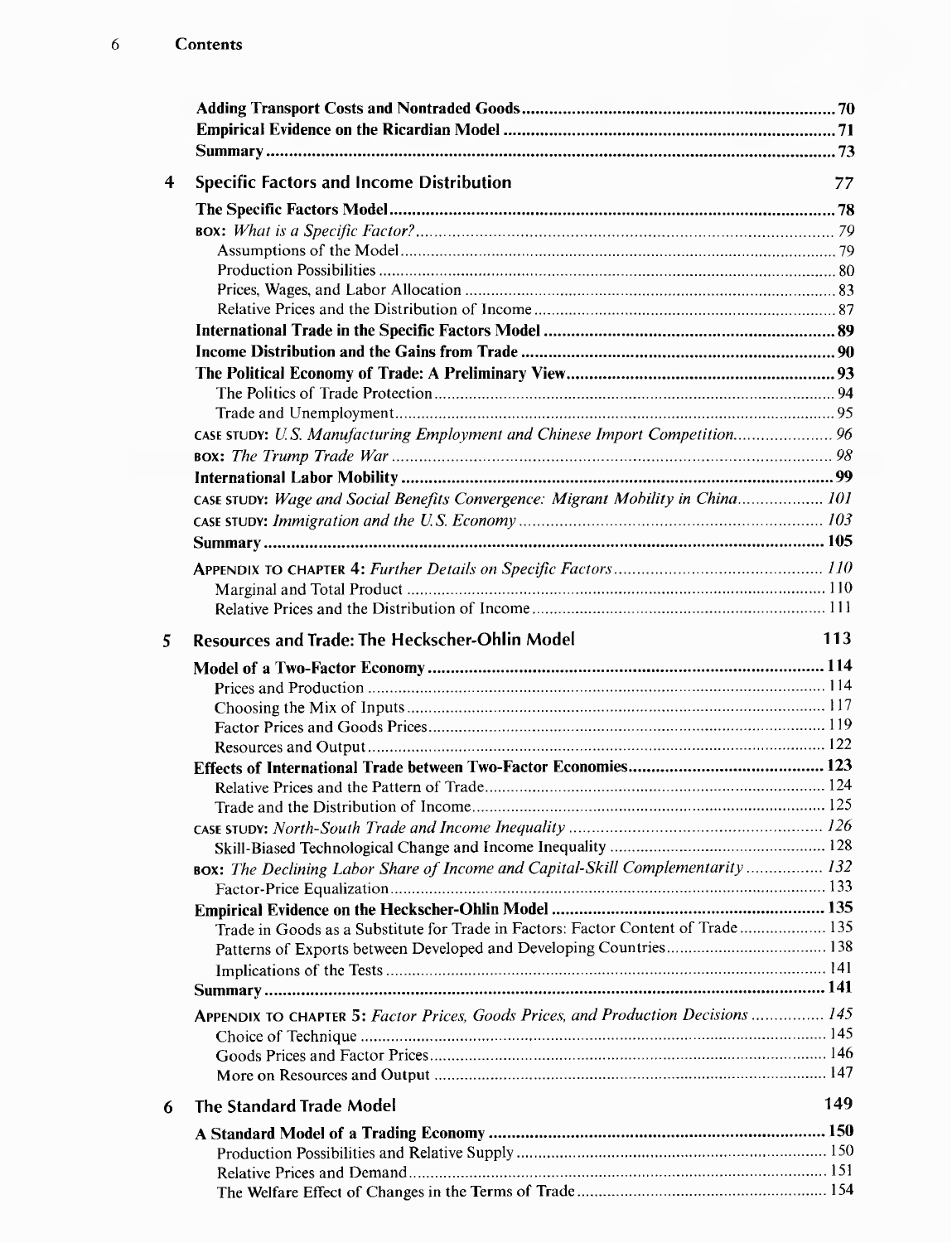|   | CASE STUDY: Has the Growth of Newly Industrialized Economies Hurt Advanced      |     |
|---|---------------------------------------------------------------------------------|-----|
|   | BOX: The Exposure of Developing Countries to Terms of Trade Shocks and          |     |
|   |                                                                                 |     |
|   |                                                                                 |     |
|   |                                                                                 |     |
|   |                                                                                 |     |
|   |                                                                                 |     |
|   |                                                                                 |     |
|   |                                                                                 |     |
|   |                                                                                 |     |
|   |                                                                                 |     |
|   |                                                                                 |     |
|   |                                                                                 |     |
| 7 | <b>External Economies of Scale and the International Location of Production</b> | 177 |
|   |                                                                                 |     |
|   |                                                                                 |     |
|   |                                                                                 |     |
|   |                                                                                 |     |
|   |                                                                                 |     |
|   |                                                                                 |     |
|   |                                                                                 |     |
|   |                                                                                 |     |
|   |                                                                                 |     |
|   |                                                                                 |     |
|   |                                                                                 |     |
|   |                                                                                 |     |
|   |                                                                                 |     |
|   |                                                                                 |     |
|   |                                                                                 |     |
|   |                                                                                 |     |
|   |                                                                                 |     |
| 8 | Firms in the Global Economy: Export and Foreign Sourcing Decisions and          |     |
|   | <b>Multinational Enterprises</b>                                                | 196 |
|   |                                                                                 |     |
|   |                                                                                 |     |
|   |                                                                                 |     |
|   |                                                                                 |     |
|   |                                                                                 |     |
|   |                                                                                 |     |
|   |                                                                                 |     |
|   | CASE STUDY: Automobile Intra-Industry Trade within ASEAN-4: 1998-2002 212       |     |
|   |                                                                                 |     |
|   | Firm Responses to Trade: Winners, Losers, and Industry Performance  213         |     |
|   |                                                                                 |     |
|   |                                                                                 |     |
|   |                                                                                 |     |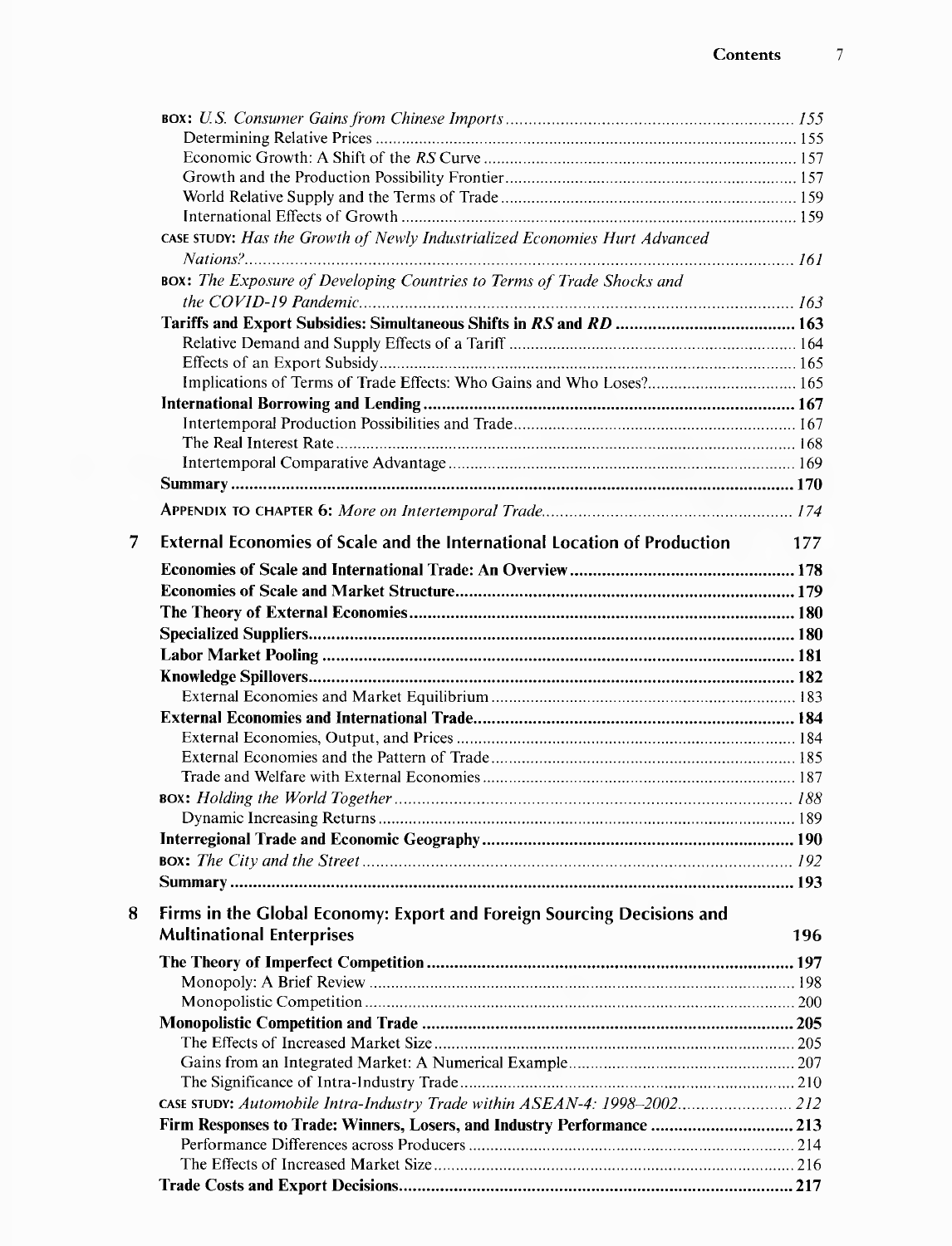|                                                                               | 220   |
|-------------------------------------------------------------------------------|-------|
|                                                                               |       |
|                                                                               | 222   |
|                                                                               |       |
| CASE STUDY: COVID-19 and Foreign Direct Investment Flows around the World 226 |       |
|                                                                               | .229  |
|                                                                               | . 229 |
|                                                                               |       |
|                                                                               |       |
|                                                                               | 232   |
| CASE STUDY: Shipping Jobs Overseas? Offshoring and Labor Market Outcomes      |       |
|                                                                               | 233   |
|                                                                               |       |
|                                                                               | .236  |
|                                                                               | 241   |

242

### **PART 2** International Trade Policy

| 9  | The Instruments of Trade Policy                                                        | 242 |
|----|----------------------------------------------------------------------------------------|-----|
|    |                                                                                        |     |
|    |                                                                                        |     |
|    |                                                                                        |     |
|    |                                                                                        |     |
|    |                                                                                        |     |
|    |                                                                                        |     |
|    |                                                                                        |     |
|    |                                                                                        |     |
|    |                                                                                        |     |
|    |                                                                                        |     |
|    |                                                                                        |     |
|    | BOX: The Unfriendly Skies: Settling the Longest Running Trade Dispute  259             |     |
|    |                                                                                        |     |
|    | CASE STUDY: Tariff-Rate Quota Origin and its Application in Practice with Oilseeds 260 |     |
|    |                                                                                        |     |
|    |                                                                                        |     |
|    |                                                                                        |     |
|    |                                                                                        |     |
|    |                                                                                        |     |
|    |                                                                                        |     |
|    | APPENDIX TO CHAPTER 9: Tariffs and Import Quotas in the Presence of Monopoly 272       |     |
|    |                                                                                        |     |
|    |                                                                                        |     |
|    |                                                                                        |     |
|    |                                                                                        |     |
| 10 | The Political Economy of Trade Policy                                                  | 276 |
|    |                                                                                        |     |
|    |                                                                                        |     |
|    |                                                                                        |     |
|    |                                                                                        |     |
|    |                                                                                        |     |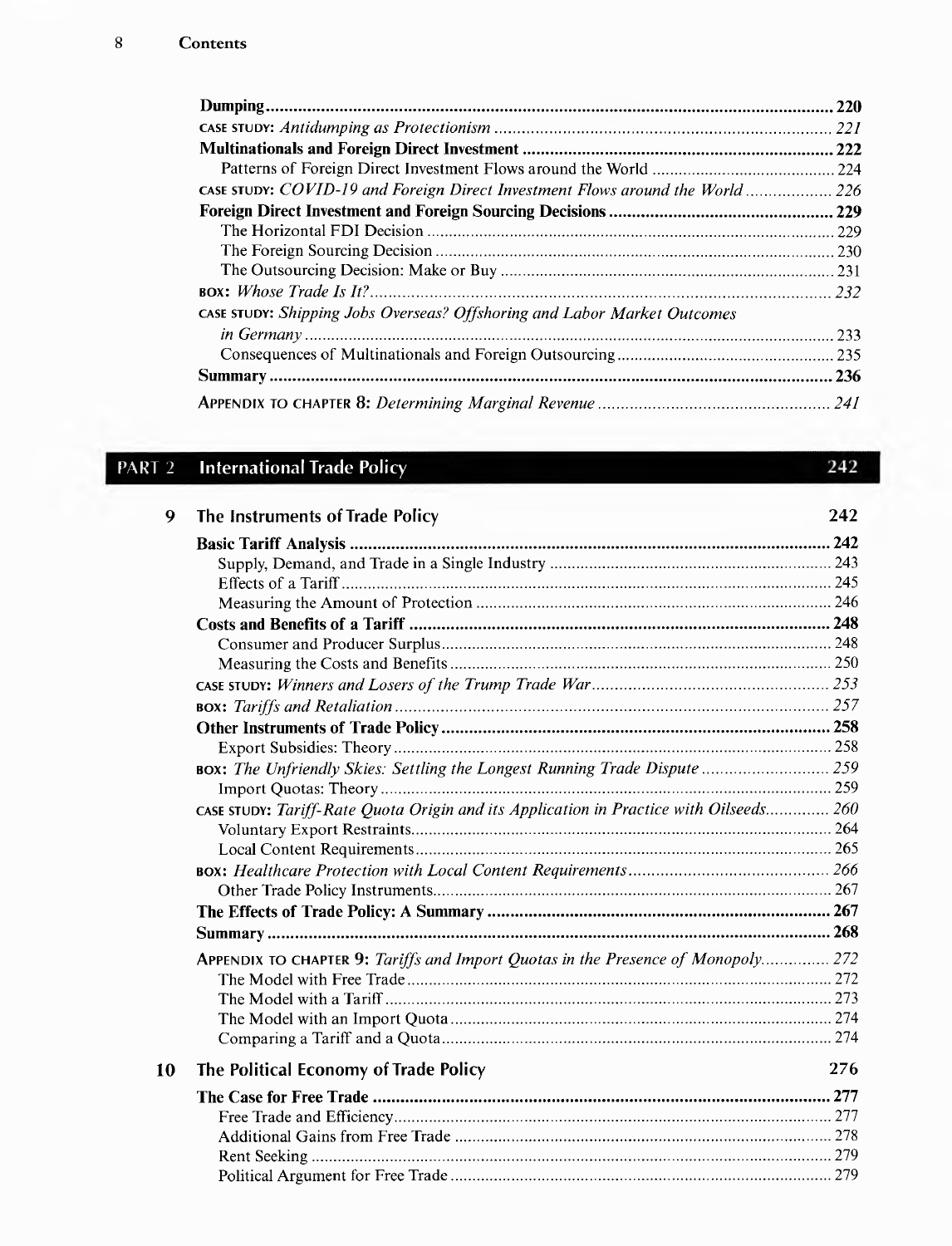|           | APPENDIX TO CHAPTER 10: Proving That the Optimum Tariff Is Positive  310 |     |
|-----------|--------------------------------------------------------------------------|-----|
|           |                                                                          |     |
|           |                                                                          |     |
|           |                                                                          |     |
|           |                                                                          |     |
| 11        | <b>Trade Policy in Developing Countries</b>                              | 313 |
|           |                                                                          |     |
|           |                                                                          |     |
|           |                                                                          |     |
|           |                                                                          |     |
|           | Results of Favoring Manufacturing: Problems of Import-Substituting       |     |
|           |                                                                          |     |
|           |                                                                          |     |
|           |                                                                          |     |
|           |                                                                          |     |
|           |                                                                          |     |
|           |                                                                          |     |
| <b>12</b> | <b>Controversies in Trade Policy</b>                                     | 327 |
|           |                                                                          |     |
|           |                                                                          |     |
|           |                                                                          |     |
|           |                                                                          |     |
|           |                                                                          |     |
|           |                                                                          |     |
|           |                                                                          |     |
|           |                                                                          |     |
|           |                                                                          |     |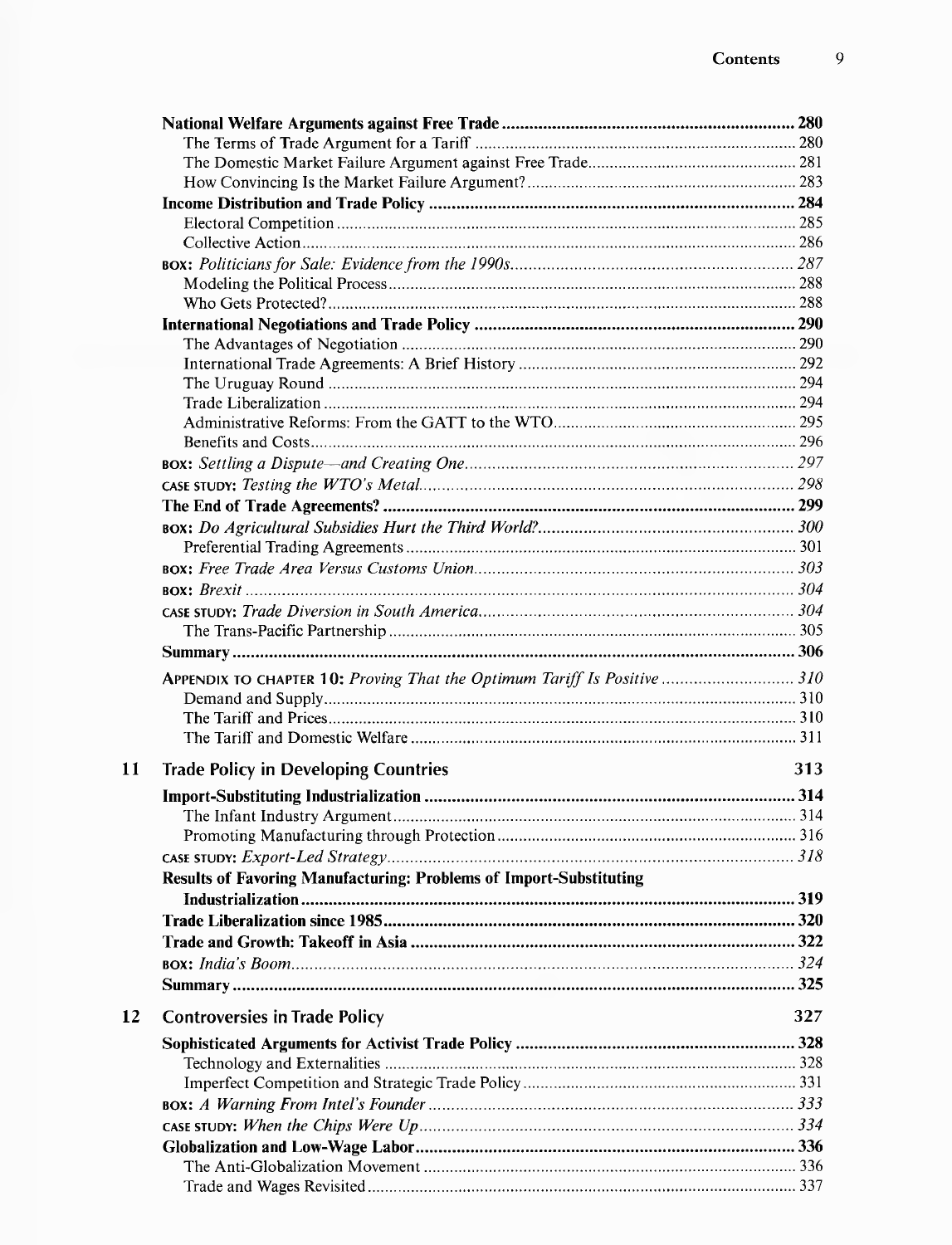350

#### PART 3 **Exchange Rates and Open-Economy Macroeconomics**

| 13 | National Income Accounting and the Balance of Payments            | 350 |
|----|-------------------------------------------------------------------|-----|
|    |                                                                   |     |
|    |                                                                   |     |
|    |                                                                   |     |
|    |                                                                   |     |
|    |                                                                   |     |
|    |                                                                   |     |
|    |                                                                   |     |
|    |                                                                   |     |
|    |                                                                   |     |
|    |                                                                   |     |
|    |                                                                   |     |
|    |                                                                   |     |
|    |                                                                   |     |
|    |                                                                   |     |
|    |                                                                   |     |
|    |                                                                   |     |
|    |                                                                   |     |
|    |                                                                   |     |
|    |                                                                   |     |
|    |                                                                   |     |
|    |                                                                   |     |
|    |                                                                   |     |
|    |                                                                   |     |
|    |                                                                   |     |
|    |                                                                   |     |
| 14 | Exchange Rates and the Foreign Exchange Market: An Asset Approach | 381 |
|    |                                                                   |     |
|    |                                                                   |     |
|    |                                                                   |     |
|    |                                                                   |     |
|    |                                                                   |     |
|    |                                                                   |     |
|    |                                                                   |     |
|    |                                                                   |     |
|    |                                                                   |     |
|    |                                                                   |     |
|    |                                                                   |     |
|    |                                                                   |     |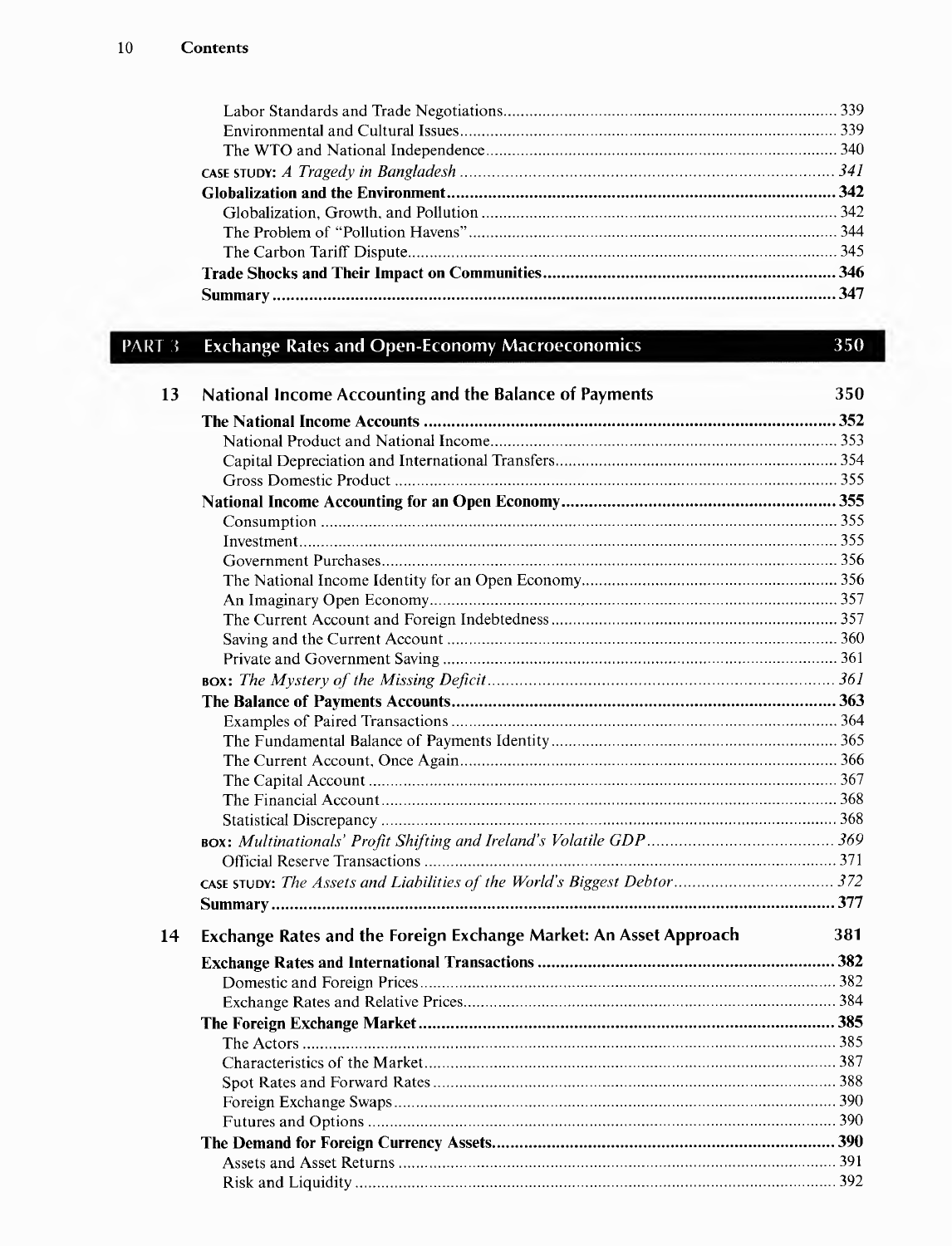|    | How Changes in the Current Exchange Rate Affect Expected Returns  398       |     |
|----|-----------------------------------------------------------------------------|-----|
|    |                                                                             |     |
|    |                                                                             |     |
|    |                                                                             |     |
|    | The Effect of Changing Expectations on the Current Exchange Rate  404       |     |
|    |                                                                             |     |
|    |                                                                             |     |
|    |                                                                             |     |
| 15 | Money, Interest Rates, and Exchange Rates                                   | 417 |
|    |                                                                             |     |
|    |                                                                             |     |
|    |                                                                             |     |
|    |                                                                             |     |
|    |                                                                             |     |
|    |                                                                             |     |
|    |                                                                             |     |
|    |                                                                             |     |
|    |                                                                             |     |
|    |                                                                             |     |
|    |                                                                             |     |
|    | The Equilibrium Interest Rate: The Interaction of Money Supply              |     |
|    |                                                                             |     |
|    |                                                                             |     |
|    |                                                                             |     |
|    |                                                                             |     |
|    |                                                                             |     |
|    |                                                                             |     |
|    |                                                                             |     |
|    |                                                                             |     |
|    |                                                                             |     |
|    |                                                                             |     |
|    |                                                                             |     |
|    |                                                                             |     |
|    |                                                                             |     |
|    |                                                                             |     |
|    |                                                                             |     |
|    |                                                                             |     |
|    |                                                                             |     |
|    |                                                                             |     |
|    | CASE STUDY: Inflation Targeting and Exchange Rate in Emerging Countries 445 |     |
|    |                                                                             |     |
| 16 | Price Levels and the Exchange Rate in the Long Run                          | 452 |
|    |                                                                             |     |
|    |                                                                             |     |
|    |                                                                             |     |
|    |                                                                             |     |
|    |                                                                             |     |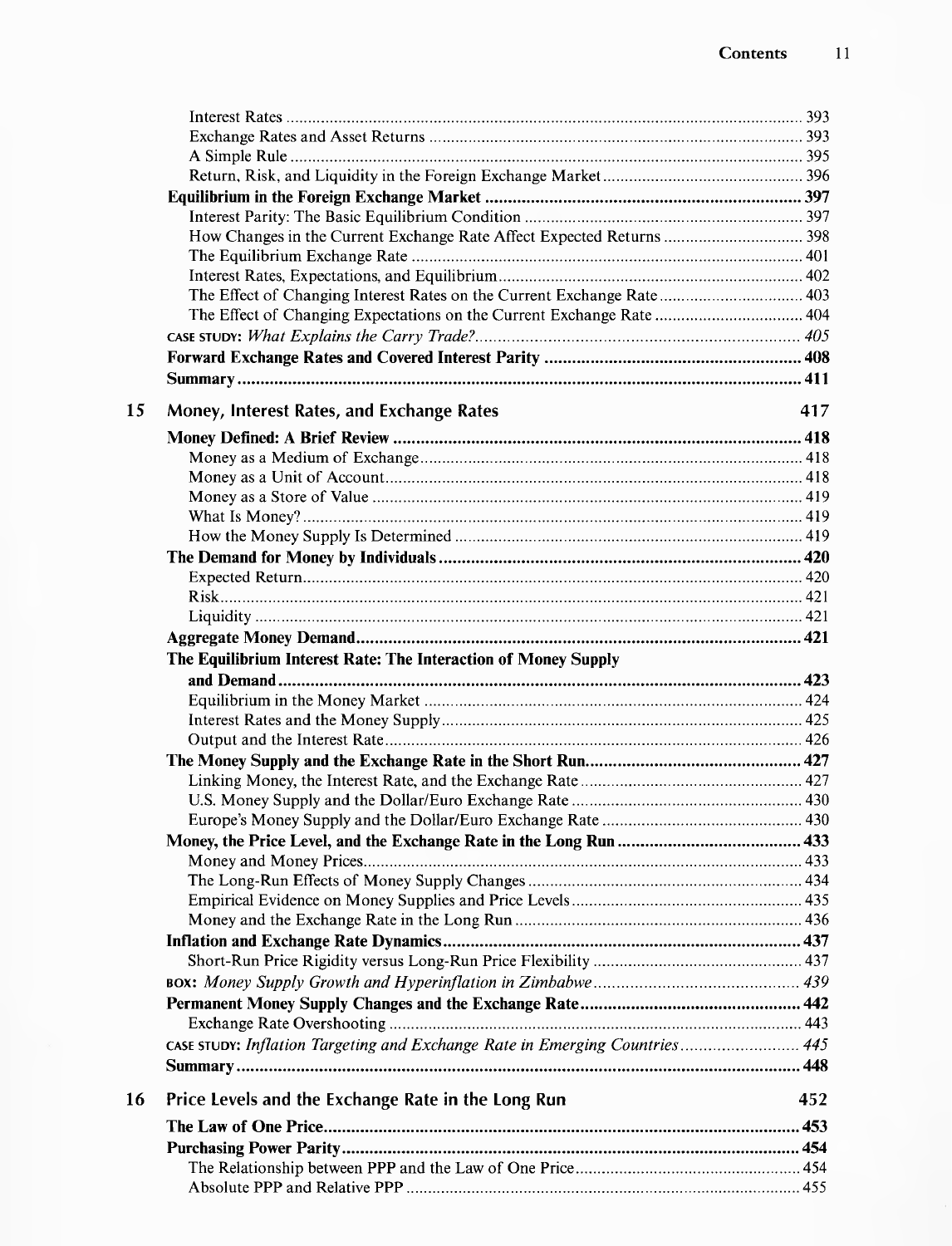| BOX: Measuring And Comparing Countries' Wealth Worldwide: The International       |     |
|-----------------------------------------------------------------------------------|-----|
|                                                                                   |     |
|                                                                                   |     |
|                                                                                   |     |
| Beyond Purchasing Power Parity: A General Model of Long-Run Exchange Rates 472    |     |
|                                                                                   |     |
|                                                                                   |     |
|                                                                                   |     |
| BOX: Sticky Prices and the Law of One Price: Evidence from Scandinavian Duty-Free |     |
|                                                                                   |     |
|                                                                                   |     |
| International Interest Rate Differences and the Real Exchange Rate 480            |     |
|                                                                                   |     |
|                                                                                   |     |
| APPENDIX TO CHAPTER 16: The Fisher Effect, the Interest Rate, and the Exchange    |     |
|                                                                                   |     |
|                                                                                   |     |
| Output and the Exchange Rate in the Short Run                                     | 490 |
|                                                                                   |     |
|                                                                                   |     |
|                                                                                   |     |
|                                                                                   |     |
|                                                                                   |     |
|                                                                                   |     |
|                                                                                   |     |
|                                                                                   |     |
|                                                                                   |     |
|                                                                                   |     |
|                                                                                   |     |
|                                                                                   |     |
|                                                                                   |     |
|                                                                                   |     |
|                                                                                   |     |
|                                                                                   |     |
|                                                                                   |     |
|                                                                                   |     |
| Short-Run Equilibrium for an Open Economy: Putting the DD and AA                  |     |
|                                                                                   |     |
|                                                                                   |     |
|                                                                                   |     |
|                                                                                   |     |
|                                                                                   |     |
|                                                                                   |     |
|                                                                                   |     |
|                                                                                   |     |
|                                                                                   |     |
|                                                                                   |     |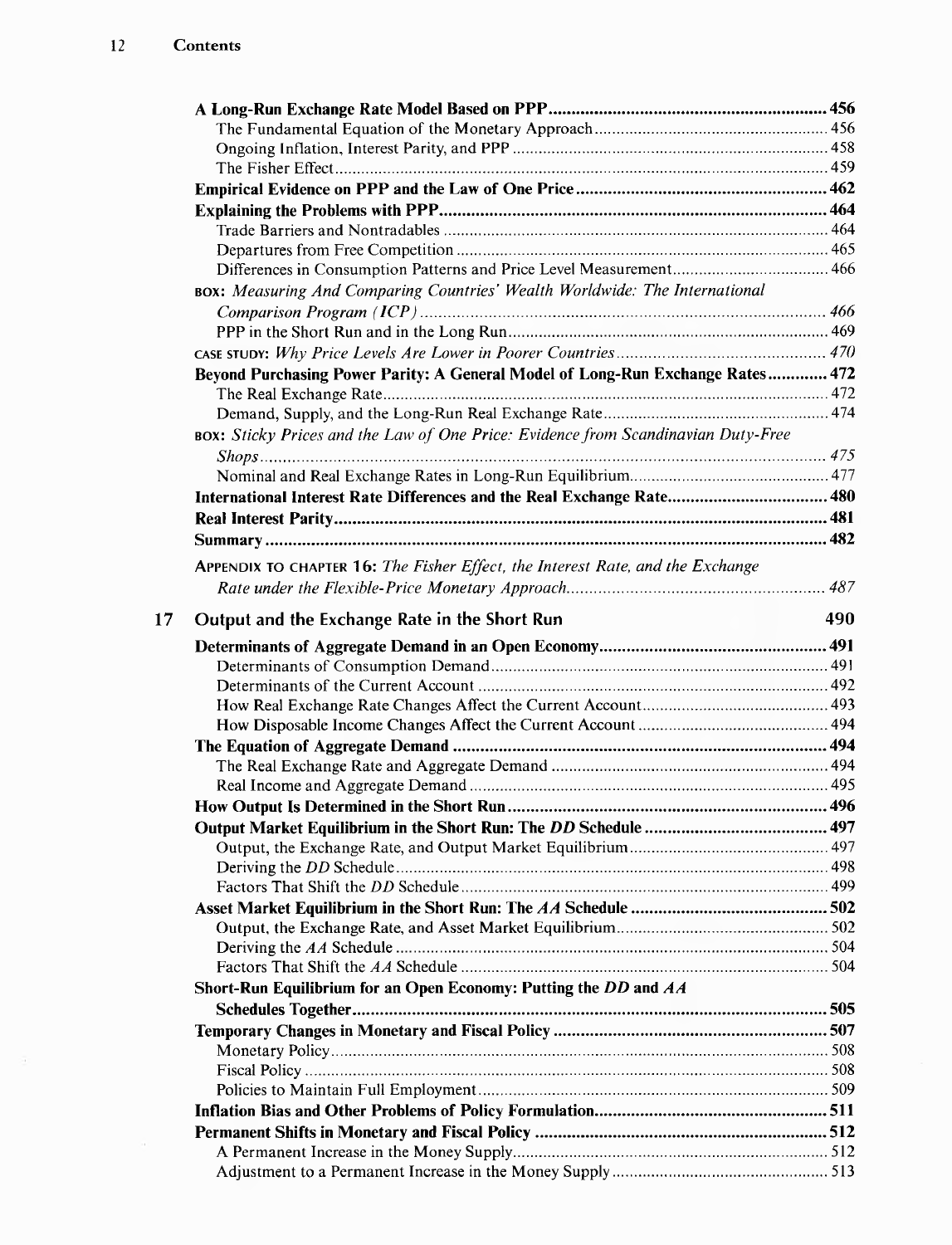| Global Value Chains and Exchange Rate Effects on Export and Import Prices 520                                                                                             |  |
|---------------------------------------------------------------------------------------------------------------------------------------------------------------------------|--|
|                                                                                                                                                                           |  |
|                                                                                                                                                                           |  |
|                                                                                                                                                                           |  |
|                                                                                                                                                                           |  |
|                                                                                                                                                                           |  |
|                                                                                                                                                                           |  |
| APPENDIX 2 TO CHAPTER 17: The Marshall-Lerner Condition and Empirical Estimates                                                                                           |  |
|                                                                                                                                                                           |  |
|                                                                                                                                                                           |  |
|                                                                                                                                                                           |  |
| <b>Fixed Exchange Rates and Foreign Exchange Intervention</b>                                                                                                             |  |
|                                                                                                                                                                           |  |
|                                                                                                                                                                           |  |
|                                                                                                                                                                           |  |
|                                                                                                                                                                           |  |
|                                                                                                                                                                           |  |
|                                                                                                                                                                           |  |
|                                                                                                                                                                           |  |
|                                                                                                                                                                           |  |
|                                                                                                                                                                           |  |
|                                                                                                                                                                           |  |
|                                                                                                                                                                           |  |
|                                                                                                                                                                           |  |
|                                                                                                                                                                           |  |
|                                                                                                                                                                           |  |
|                                                                                                                                                                           |  |
|                                                                                                                                                                           |  |
| Perfect Asset Substitutability and the Ineffectiveness of Sterilized Intervention 560                                                                                     |  |
|                                                                                                                                                                           |  |
| CASE STUDY: Can Markets Attack a Strong Currency? The Case of Switzerland, 2011-2015561<br>Foreign Exchange Market Equilibrium under Imperfect Asset Substitutability 564 |  |
| The Effects of Sterilized Intervention with Imperfect Asset Substitutability  565                                                                                         |  |
|                                                                                                                                                                           |  |
|                                                                                                                                                                           |  |
|                                                                                                                                                                           |  |
|                                                                                                                                                                           |  |
|                                                                                                                                                                           |  |
|                                                                                                                                                                           |  |
|                                                                                                                                                                           |  |
|                                                                                                                                                                           |  |
|                                                                                                                                                                           |  |
|                                                                                                                                                                           |  |
|                                                                                                                                                                           |  |
|                                                                                                                                                                           |  |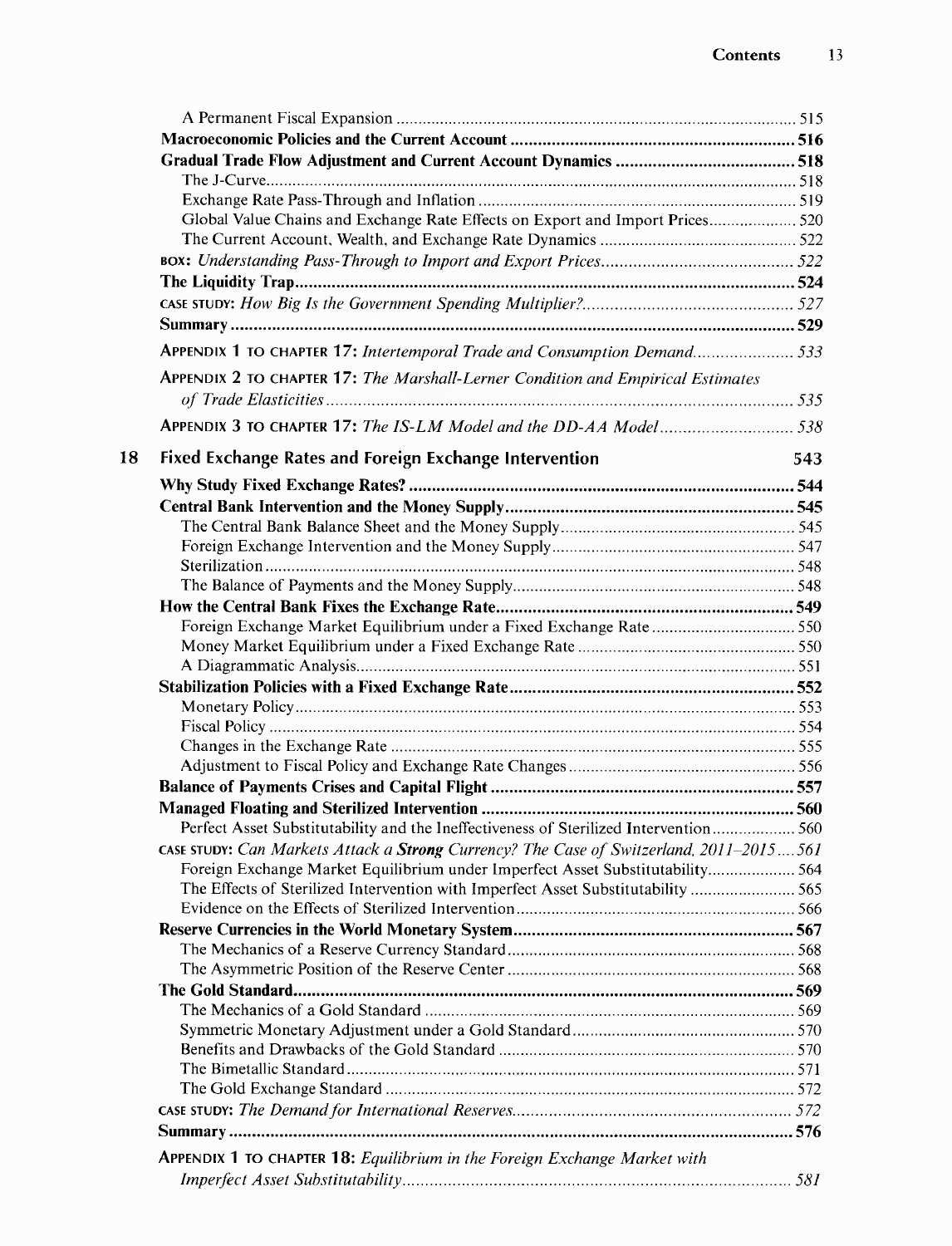| APPENDIX 2 TO CHAPTER 18: The Timing of Balance of Payments Crises584                  |  |
|----------------------------------------------------------------------------------------|--|
| <b>APPENDIX 3 TO CHAPTER 18: The Monetary Approach to the Balance of Payments  587</b> |  |

### **PART 4 International Macroeconomic Policy 589**

| <b>International Monetary Systems: A Historical Overview</b>                     | 589 |
|----------------------------------------------------------------------------------|-----|
|                                                                                  |     |
|                                                                                  |     |
|                                                                                  |     |
|                                                                                  |     |
| Classifying Monetary Systems: The Open-Economy Monetary Trilemma  598            |     |
| International Macroeconomic Policy under the Gold Standard, 1870-1914 599        |     |
|                                                                                  |     |
|                                                                                  |     |
|                                                                                  |     |
|                                                                                  |     |
|                                                                                  |     |
| CASE STUDY: The Political Economy of Exchange Rate Regimes: Conflict over        |     |
|                                                                                  |     |
|                                                                                  |     |
|                                                                                  |     |
|                                                                                  |     |
| CASE STUDY: The International Gold Standard and the Great Depression  606        |     |
|                                                                                  |     |
|                                                                                  |     |
|                                                                                  |     |
|                                                                                  |     |
| Analyzing Policy Options for Reaching Internal and External Balance 611          |     |
|                                                                                  |     |
|                                                                                  |     |
|                                                                                  |     |
| The External Balance Problem of the United States under Bretton Woods 615        |     |
| CASE STUDY: The End of Bretton Woods, Worldwide Inflation, and the Transition to |     |
|                                                                                  |     |
|                                                                                  |     |
|                                                                                  |     |
|                                                                                  |     |
|                                                                                  |     |
|                                                                                  |     |
|                                                                                  |     |
|                                                                                  |     |
|                                                                                  |     |
|                                                                                  |     |
|                                                                                  |     |
|                                                                                  |     |
|                                                                                  |     |
|                                                                                  |     |
|                                                                                  |     |
|                                                                                  |     |
|                                                                                  |     |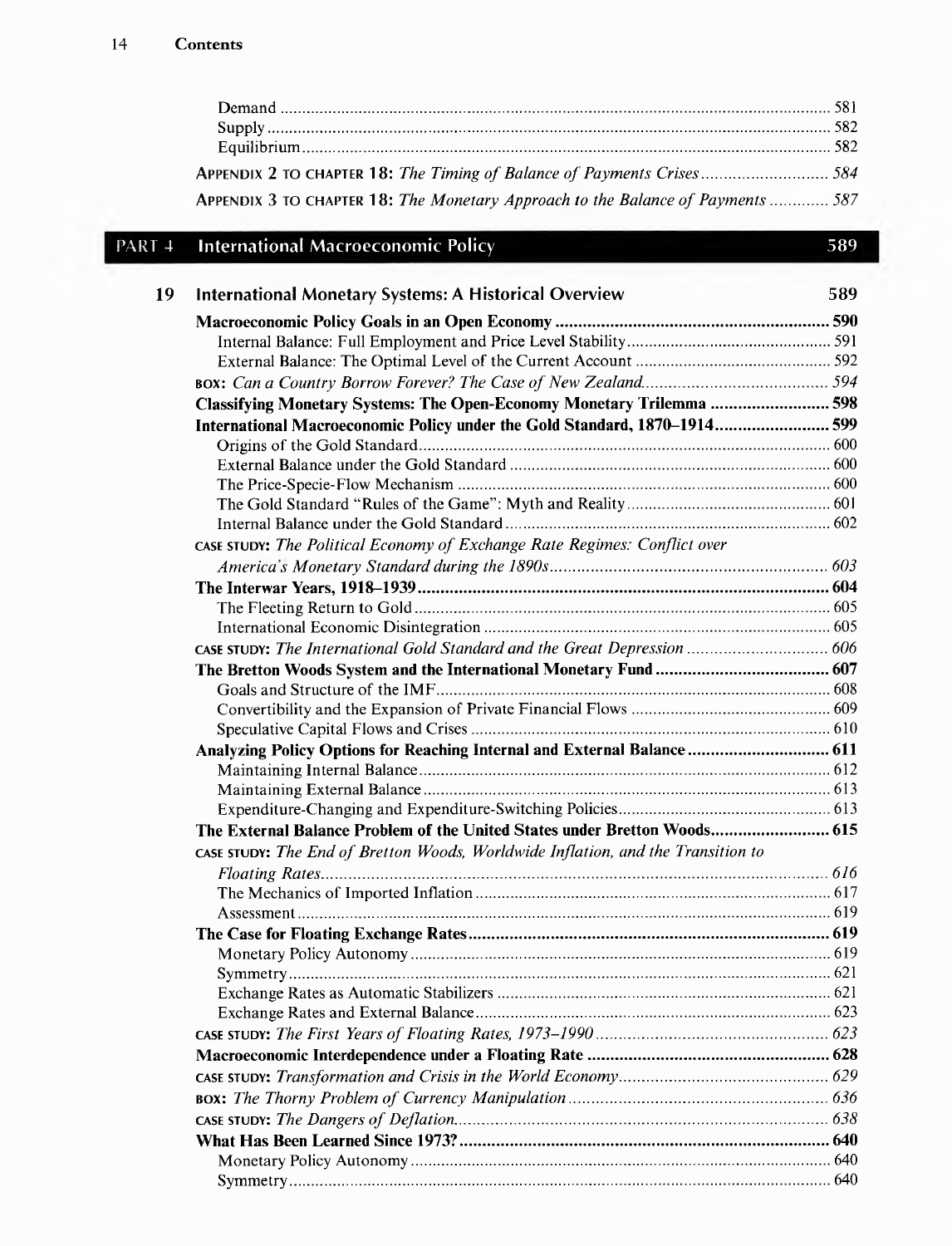|    | APPENDIX TO CHAPTER 19: International Policy Coordination Failures 650 |     |
|----|------------------------------------------------------------------------|-----|
| 20 | <b>Financial Globalization: Opportunity and Crisis</b>                 | 653 |
|    |                                                                        |     |
|    |                                                                        |     |
|    |                                                                        |     |
|    |                                                                        |     |
|    |                                                                        |     |
|    |                                                                        |     |
|    |                                                                        |     |
|    |                                                                        |     |
|    |                                                                        |     |
|    |                                                                        |     |
|    |                                                                        |     |
|    |                                                                        |     |
|    |                                                                        |     |
|    |                                                                        |     |
|    |                                                                        |     |
|    |                                                                        |     |
|    |                                                                        |     |
|    |                                                                        |     |
|    |                                                                        |     |
|    |                                                                        |     |
|    |                                                                        |     |
|    |                                                                        |     |
|    |                                                                        |     |
|    |                                                                        |     |
|    |                                                                        |     |
| 21 | <b>Optimum Currency Areas and the Euro</b>                             | 692 |
|    |                                                                        |     |
|    |                                                                        |     |
|    |                                                                        |     |
|    | The European Monetary System, 1979-1998                                |     |
|    |                                                                        |     |
|    |                                                                        |     |
|    |                                                                        |     |
|    |                                                                        |     |
|    |                                                                        |     |
|    |                                                                        |     |
|    |                                                                        |     |
|    |                                                                        |     |
|    | Economic Integration and the Benefits of a Fixed Exchange Rate Area:   |     |
|    | Economic Integration and the Costs of a Fixed Exchange Rate Area:      |     |
|    |                                                                        |     |
|    | The Decision to Join a Currency Area: Putting the GG and LL Schedules  |     |
|    |                                                                        |     |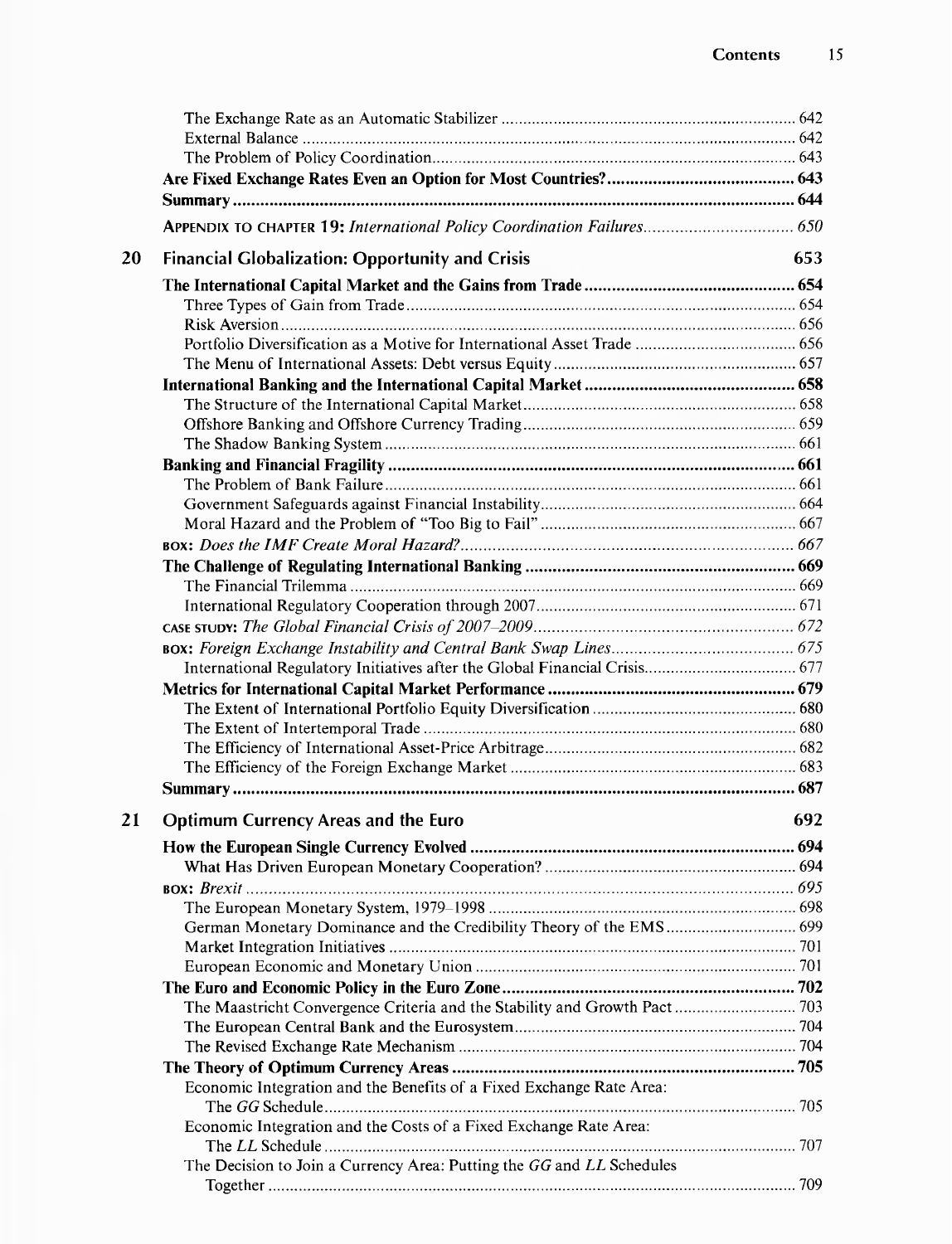| 22 | Developing Countries: Growth, Crisis, and Reform                            | 732 |
|----|-----------------------------------------------------------------------------|-----|
|    |                                                                             |     |
|    |                                                                             |     |
|    |                                                                             |     |
|    |                                                                             |     |
|    |                                                                             |     |
|    |                                                                             |     |
|    |                                                                             |     |
|    |                                                                             |     |
|    |                                                                             |     |
|    |                                                                             |     |
|    |                                                                             |     |
|    |                                                                             |     |
|    |                                                                             |     |
|    |                                                                             |     |
|    |                                                                             |     |
|    | BOX: Why Have Developing Countries Accumulated High Levels of International |     |
|    |                                                                             |     |
|    |                                                                             |     |
|    |                                                                             |     |
|    |                                                                             |     |
|    |                                                                             |     |
|    |                                                                             |     |
|    |                                                                             |     |
|    |                                                                             |     |
|    |                                                                             |     |
|    |                                                                             |     |
|    | Understanding Global Capital Flows and the Global Distribution of Income:   |     |
|    |                                                                             |     |
|    |                                                                             |     |
|    |                                                                             |     |
|    | <b>Mathematical Postscripts</b>                                             | 778 |
|    |                                                                             |     |
|    |                                                                             |     |
|    |                                                                             |     |
|    |                                                                             |     |
|    |                                                                             |     |
|    |                                                                             |     |
|    |                                                                             |     |
|    |                                                                             |     |